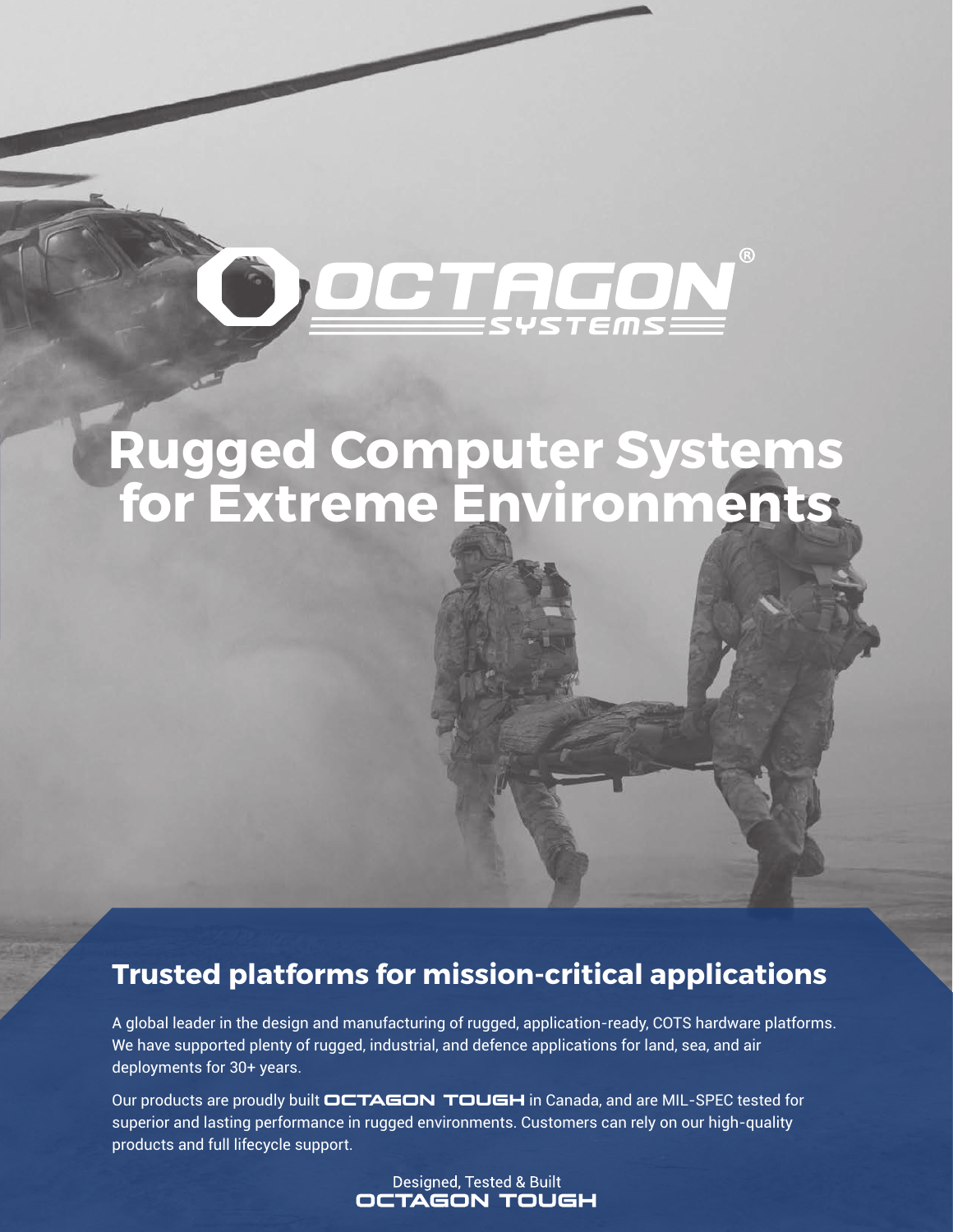





#### **Systems and capabilities support**

- Anti-Air Warfare
- ASuW & Land Attack
- Avionics Systems
- Command & Control Support
- Data Management Systems
- Driver Support Capabilities
- Electronic Warfare
- Ground-based Air Defence
- Integrated Bridge & Navigation Capabilities
- Internal Communication Capabilities
- Navigation Capabilities
- Ship Infra. System Management<br>• Manning Capabilities
- Mapping Capabilities
- Surveillance & Observation Capabilities
- Underwater Warfare System Capabilities
- Weapons' Systems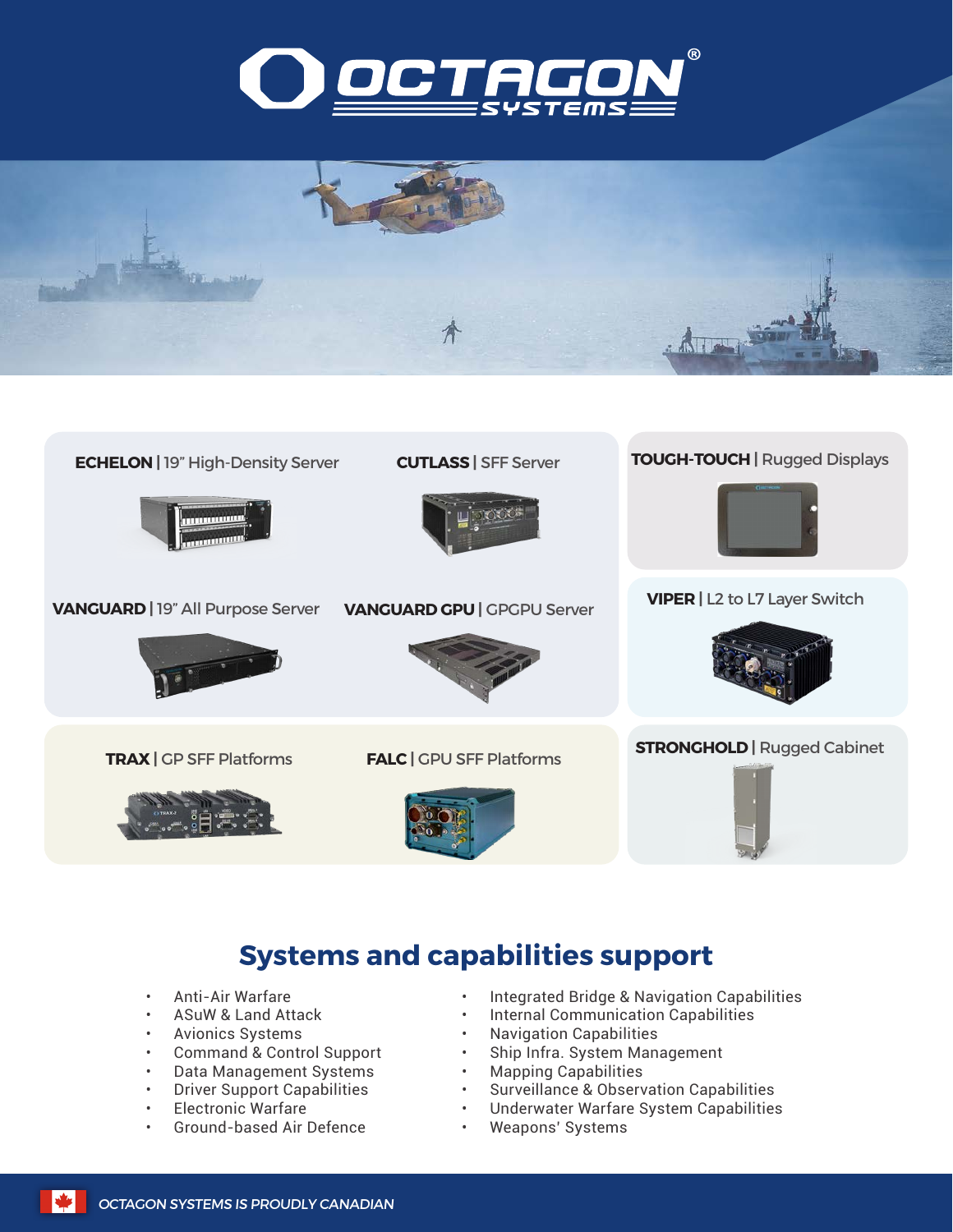### **Land solutions**

Connected, reliable, low-latency. Top system performance is non-negotiable for technology on armoured land vehicles, which are core to every armed force.



#### **Air solutions**

Solutions built with SWaP as the key design principle. Our technology is aviation-ready including avionic data bus technologies (e.g., MIL-STD-1553 and ARINC 429).



### **Naval solutions**

Leading edge, rugged technology is paramount to peak performance and reliability in harsh environmental conditions that exist in navy applications.



Learn more about our products, view datasheets, and find ordering information at **octagonsystems.com/products**. Scan the QR code to the right to view our site. »



Designed, Tested & Built **OCTAGON TOUGH**